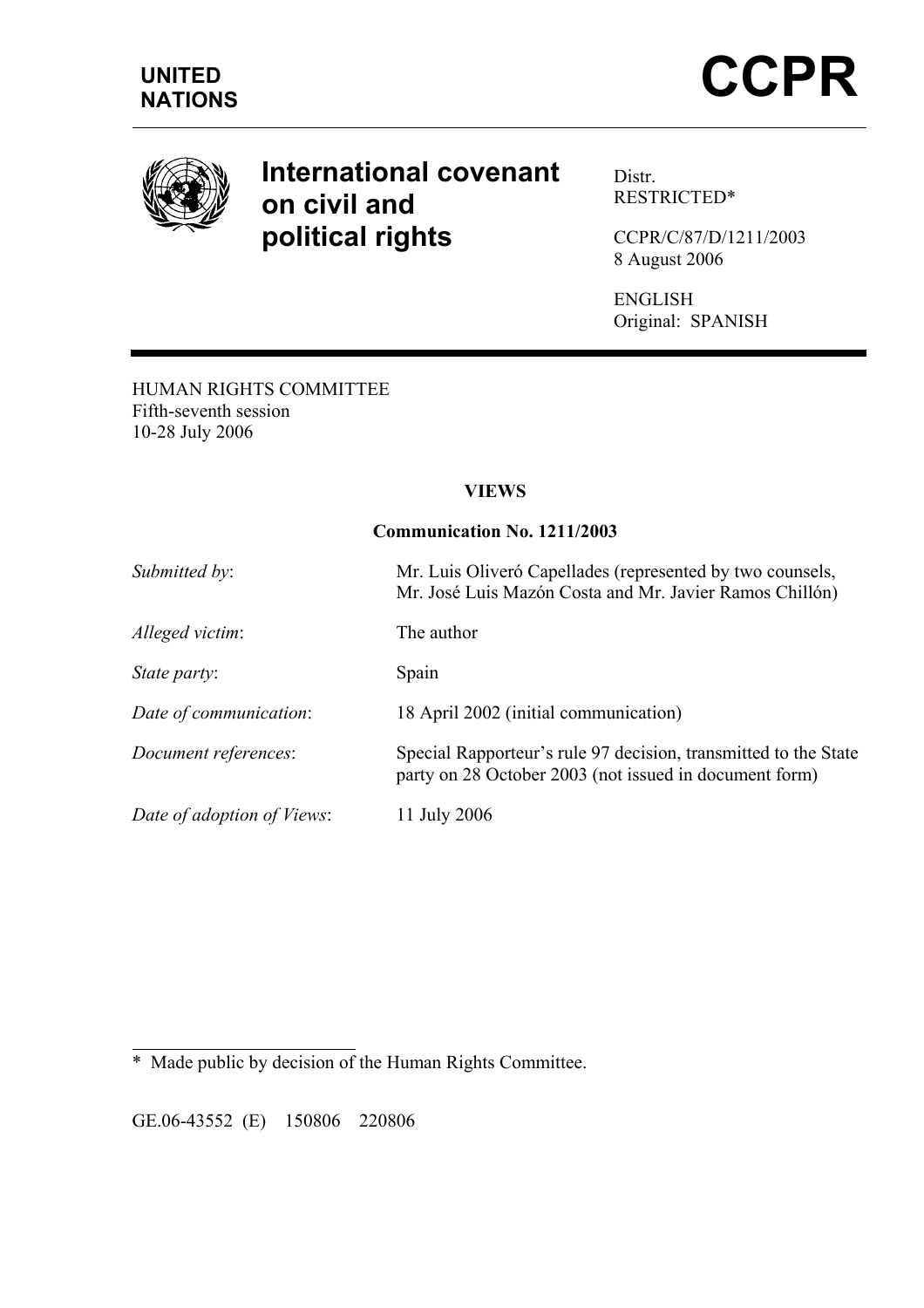CCPR/C/87/D/1211/2003 page 2

| Subject matter:                   | Conviction in first instance by the highest court in the land<br>with no possibility of appeal; conviction on a count not<br>included in the indictment |
|-----------------------------------|---------------------------------------------------------------------------------------------------------------------------------------------------------|
| <i>Procedural issues:</i>         | Insufficiently substantiated claim, abuse of the right to submit<br>communications                                                                      |
| Substantive issues:               | Right to have conviction and sentence referred to a higher<br>court in accordance with the law; right to a fair trial                                   |
| Articles of the Covenant:         | 14, paragraphs 1 and 5                                                                                                                                  |
| Article of the Optional Protocol: | -3                                                                                                                                                      |

 On 11 July 2006, the Human Rights Committee adopted the annexed draft as the Committee's Views, under article 5, paragraph 4, of the Optional Protocol in respect of communication No. 1211/2003. The text of the Views is appended to the present document.

# **[ANNEX]**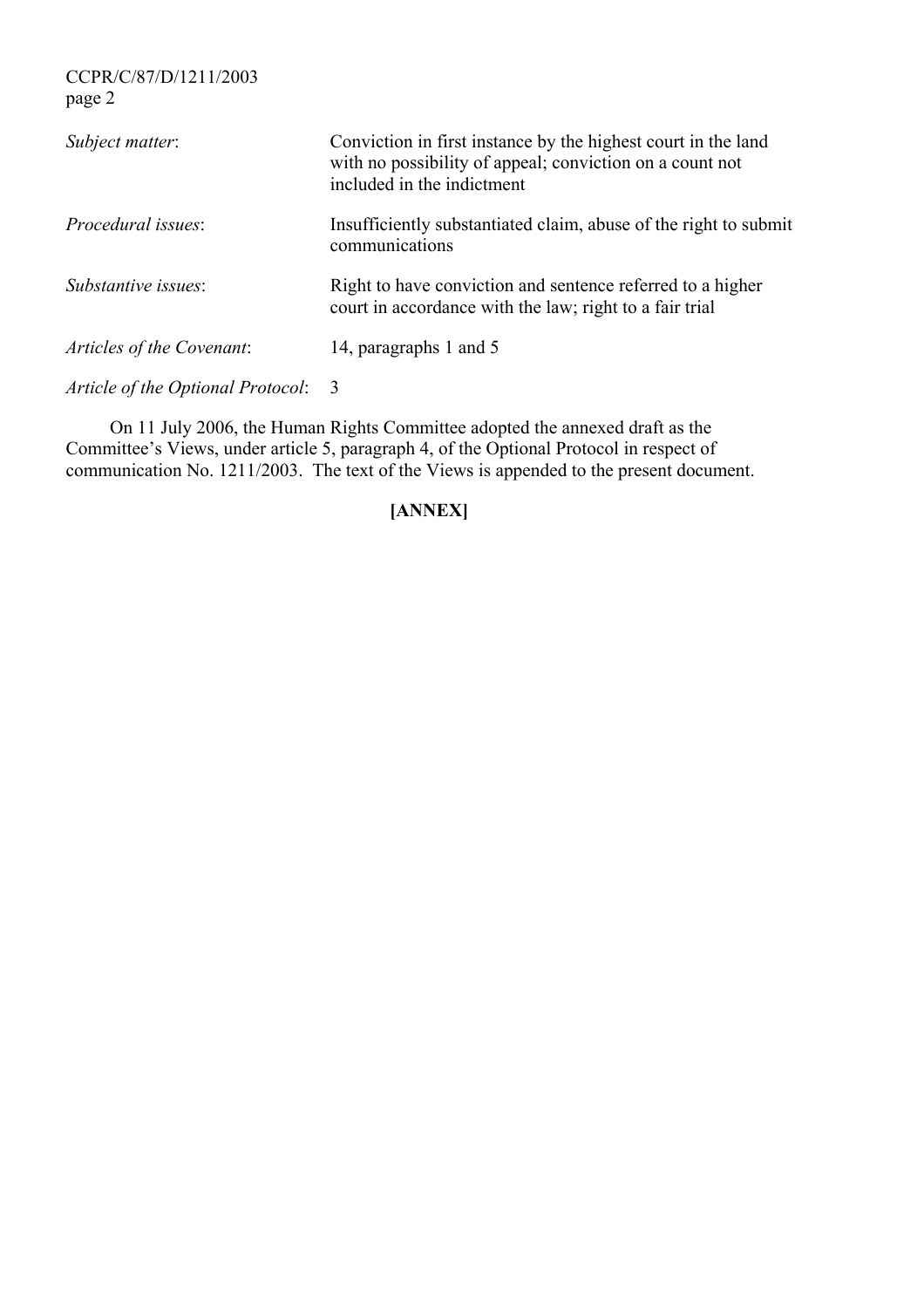#### **Annex**

#### **VIEWS OF THE HUMAN RIGHTS COMMITTEE UNDER ARTICLE 5, PARAGRAPH 4, OF THE OPTIONAL PROTOCOL TO THE INTERNATIONAL COVENANT ON CIVIL AND POLITICAL RIGHTS**

#### **Eighty-seventh session**

#### **concerning**

#### **Communication No. 1211/2003**\*

| Submitted by:          | Mr. Luis Oliveró Capellades (represented by two counsels,<br>Mr. José Luis Mazón Costa and Mr. Javier Ramos Chillón) |
|------------------------|----------------------------------------------------------------------------------------------------------------------|
| Alleged victim:        | The author                                                                                                           |
| <i>State party:</i>    | Spain                                                                                                                |
| Date of communication: | 18 April 2002 (initial communication)                                                                                |

*The Human Rights Committee*, established under article 28 of the International Covenant on Civil and Political Rights,

*Meeting* on 11 July 2006,

*Having concluded* its consideration of communication No. 1211/2003, submitted to the Human Rights Committee on behalf of Mr. Luis Oliveró Capellades under the Optional Protocol to the International Covenant on Civil and Political Rights,

*Having taken into account* all written information made available to it by the author of the communication and the State party,

*Adopts* the following:

 $\overline{a}$ 

<sup>\*</sup>The following members of the Committee participated in the examination of the present communication: Mr. Abdelfattor Amor, Mr. Nisuke Ando, Mr. Prafullachandra Natwarlal Bhagwati, Mr. Alfredo Castillero Hoyos, Ms. Christine Chanet, Mr. Edwin Johnson, Mr. Walter Kälin, Mr. Ahmed Tawfik Khalil, Mr. Rajsoomer Lallah, Ms. Elisabeth Palm, Mr. Rafael Rivas Posada, Sir Nigel Rodley, Mr. Ivan Shearer, Mr. Hipólito Solari-Yrigoyen and Mr. Roman Wieruszewski.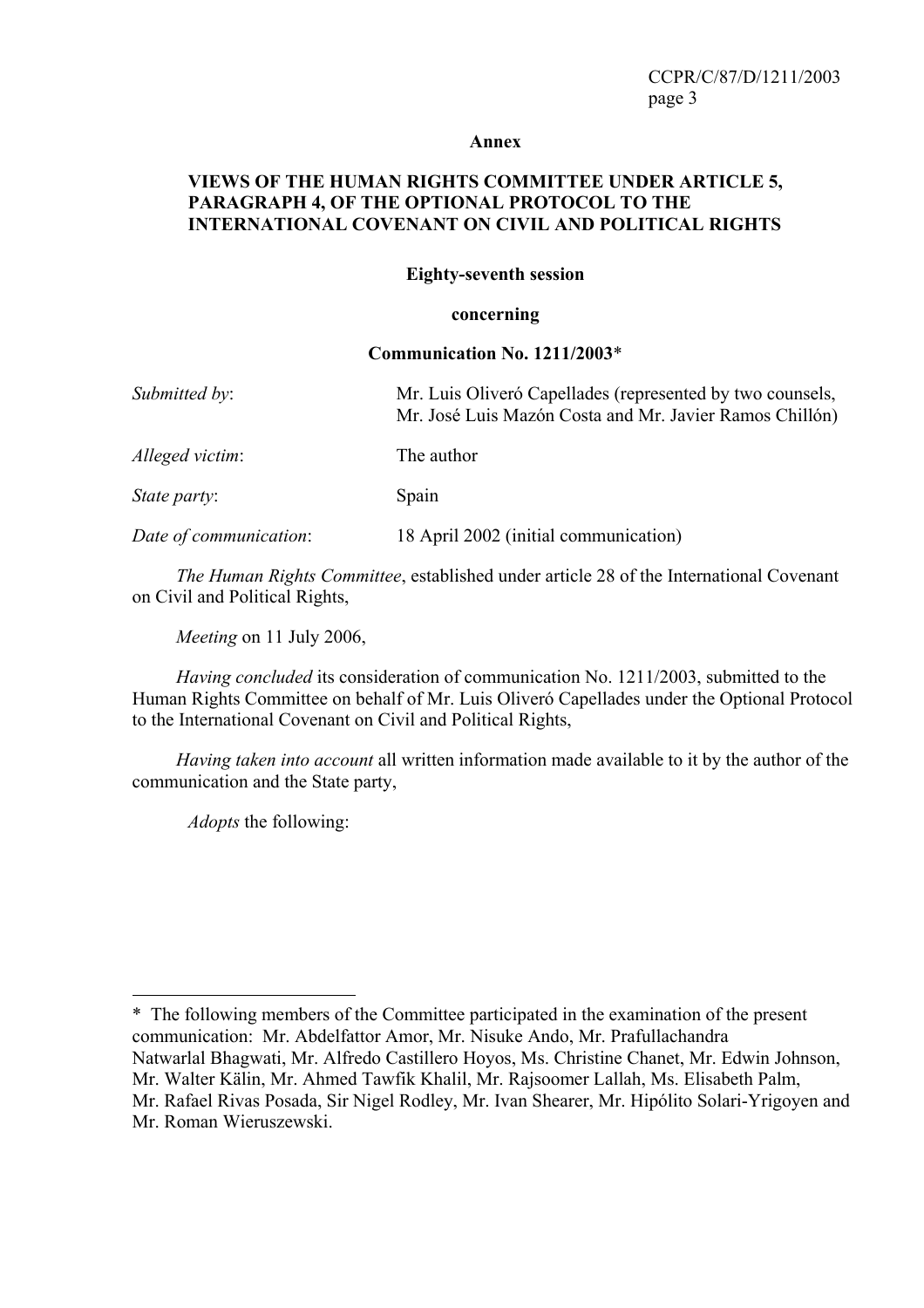# **Views under article 5, paragraph 4, of the Optional Protocol**

1.1 The author of the communication, dated 18 April 2002, is Luis Oliveró Capellades, a Spaniard born in 1935. He claims to be the victim of a violation by Spain of article 14, paragraphs 1 and 5, of the Covenant. The Optional Protocol entered into force for the State party on 25 April 1985. The author is represented by Mr. José Luis Mazón Costa and Mr. Javier Ramos Chillón.

# **Factual background**

2.1 Proceedings were brought against the author in June 1991 when, in response to press reports of irregularities in funding for the Spanish Socialist Workers' Party, charges were laid against a number of individuals. Since a member of the Senate and a member of the Congress of Deputies were involved, the investigation and trial of the case were assigned, in accordance with the Spanish Constitution, to the Supreme Court, the highest court in the land with jurisdiction over criminal cases. This affected the author, who maintains that he was thus deprived of the opportunity to appeal against his conviction. The author was the manager of Filesa, one of the trading companies implicated in the affair.

2.2 On 19 July 1997, the author states, the Supreme Court decided to omit from the indictment the charge of unlawful association, which was thus excluded from the trial. But, the author indicates, he was found guilty of this offence.

2.3 On 28 October 1997, the Supreme Court sentenced the author to six years in prison for forgery, two years for unlawful association and two years for an offence against the Public Treasury. The documents supplied by the author show that he lodged an application for *amparo* with the Constitutional Court on 20 November 1997, claiming breaches of several rights. It appears from the documents supplied that the Constitutional Court took three separate decisions, on different dates, on the author's application. On 22 December 1997 it ruled the author's claims which form the basis of his complaint to the Human Rights Committee inadmissible; on 25 January 1998 it ruled inadmissible all the author's other claims that his constitutional rights had been violated save the claim relating to the lawfulness of his conviction for forgery, which it decided to examine on the merits. It rejected this latter claim on 4 June 2001.

2.4 The author was amnestied under a general pardon decreed in December 2000, having served part of his sentence.

# **The complaint**

3.1 The author claims a violation of article 14, paragraph 5, since he was tried and convicted in sole instance by the Supreme Court and had no opportunity to appeal against his conviction. He says that, unlike other States parties which entered reservations to article 14, paragraph 5, Spain entered no reservation about trial in first instance by the highest court in the land. He considers that acknowledging this right would have a minimal impact on the State party, for it would suffice to assign some Supreme Court justices to review the judgements handed down by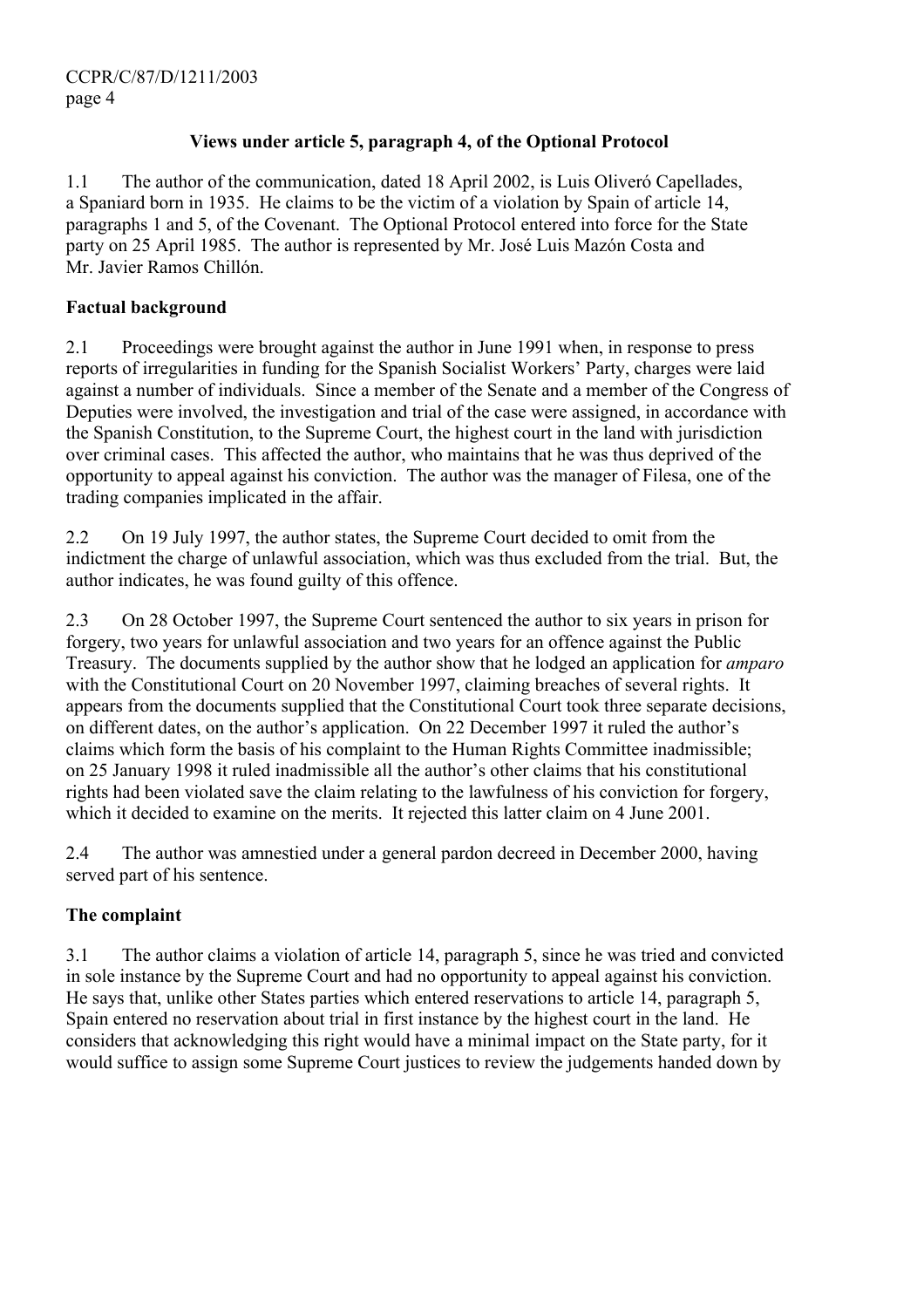the Court's Criminal Division. There is, he says, a procedure for appealing to a bench of Supreme Court justices against judgements handed down by the Administrative Litigation Division of the Court. He finds no justification whatsoever for there being no review of the judgement in the event of a conviction in first instance by the Supreme Court.

3.2 The author claims a violation of article 14, paragraph 1, since he was sentenced to two years in prison for unlawful association, a charge which had been expressly omitted from the indictment by the Supreme Court. Even if, as the Constitutional Court accepted, the omission was a mistake, the author says that the mistake was not of his making. He considers that this anomaly in the trial violates the right to a fair and impartial hearing and the principle of equality of arms.

#### **Observations by the State party on admissibility and the merits, and comments by the author**

4.1 In a note dated 7 January 2004, the State party points out that the author failed to furnish the Committee with the Supreme Court's judgement of 22 December 1997, which finally settled the issues which the author is raising with the Committee by rejecting an application from the author in which he made the same claims as he is now laying before the Committee. According to that judgement, the fact that a case is tried by the Supreme Court, the highest court in the land, substitutes for guaranteed access to an appellate court and excuses the lack of access to a higher-level court. The substitution stems from the need to preserve the independence of the judiciary when persons subject to privilege or immunity are put on trial; in any event, judgements of the Supreme Court can be appealed before the Constitutional Court, which then acts as an appellate court. As regards the alleged omission of the count of unlawful association on which the author was later convicted, the Constitutional Court pointed out that the author had not been left without a defence in the matter since the charge had been included in the original version of the indictment, in the decision to take the case to trial and in the final conclusions on the charges, and had been discussed.

4.2 The State party maintains that the author has abused the right to submit communications, and that the present communication is manifestly unfounded. The author lodged his complaint excessively late, in 2002, almost five years after the Supreme Court, in December 1997, settled the issues now before the Committee, and failed to supply important documents such as the said Supreme Court judgement. In the circumstances, and given that the author has benefited from a pardon, the State party holds that consideration of the communication on its merits by the Committee would amount to a clear "loss of legal certainty" and an "invitation" to reopen a criminal case which had been definitively closed, in which there had been nothing arbitrary, and in which all safeguards had been respected.

4.3 In a note dated 4 May 2004, the State party repeats its claims about admissibility and maintains, on the merits of the complaint relating to article 14, paragraph 5, that: (i) the case involving the author had been tried by the Supreme Court because that was required by article 123 of the Spanish Constitution, which gives the Supreme Court jurisdiction over trials of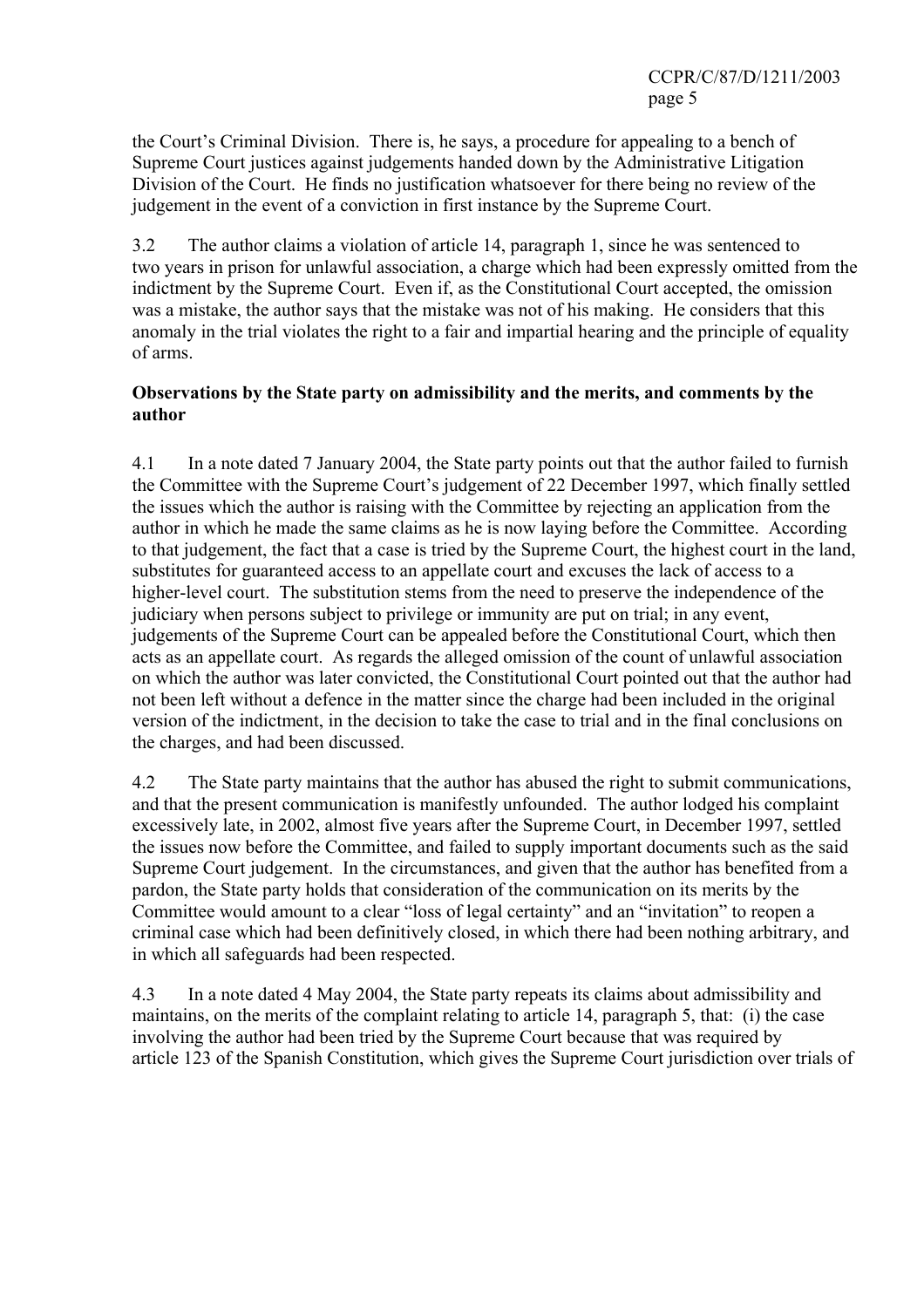### CCPR/C/87/D/1211/2003 page 6

members of Parliament and the Senate; (ii) the assignment of jurisdiction to the Supreme Court was an extra safeguard for members of Parliament and the Senate from which the author had benefited because he had been charged jointly with two members of Parliament; (iii) the safeguard of being tried by the highest court in the land substituted for the safeguard of appeal proceedings and excused the lack of access to a higher-level court; (iv) the judgement of the Supreme Court could be reviewed by the Constitutional Court, which in such cases would act as an appellate court; (v) the jurisdiction of the Supreme Court was based on the need to preserve the independence of Spain's judicial institutions; and (vi) the trials of accused persons who did not enjoy parliamentary privilege or immunity could not be separated from the trials of those who did.

4.4 The State party goes on to say that: (i) in the case of petty criminal offences, review by a higher court is counterproductive since it makes the proceedings longer and more expensive; (ii) appeal is not limitless - there is a logical limit inasmuch as there cannot be an appeal of an appeal: if an individual acquitted in first instance is convicted on appeal, that conviction cannot be reviewed in turn; (iii) the reason for appeal is to avoid legal errors; but if a person is tried by the highest court in the land, there cannot be an appeal because there is no higher court to appeal to; (iv) trial in first instance by the highest court is justified and occasioned by the objective fact that an individual holds a public position which puts him or her in an unequal situation, and that person must, therefore, be treated unequally in order to secure equality before the law; (v) jurisdiction of this type exists in several States parties; (vi) the Covenant should be interpreted in a manner consistent with regional human rights agreements, and trial by the highest court should not be found to be in breach of the Covenant; and (vii) in Spain, aspects of conviction by the highest court which affect fundamental rights can be reviewed by the Constitutional Court through the *amparo* procedure.

4.5 Regarding the alleged violation of article 14, paragraph 1, the State party repeats, citing the ruling of the Constitutional Court, that the author was not left without a defence since the charge of unlawful association was mentioned in the original version of the indictment, was included in the decision to take the case to trial, was part of the final conclusions on the charges and was the subject of lively argument in the oral proceedings. It also cites the judgement of the Supreme Court to indicate that the author spoke openly about the activities which were deemed to constitute unlawful association.

5.1 In a letter dated 3 August 2004, the author asserts that he is not abusing the right to submit communications. The Optional Protocol sets no deadline for submitting complaints. The author states that the last judgement by the domestic courts was that handed down by the Constitutional Court on 28 January 1998, that he received it only in June 2001, and that he submitted his communication in April 2002. He adds that, although he received the decision on his complaint about the right to appeal and the count of unlawful association in December 1997, that was immaterial since, if his application to the Constitutional Court for *amparo* had been successful, he would have had redress for his complaints. Besides, the author says, the State party was partly responsible for citizens being unaware that they could apply to the Committee, since it was reluctant to publicize the Committee's decisions.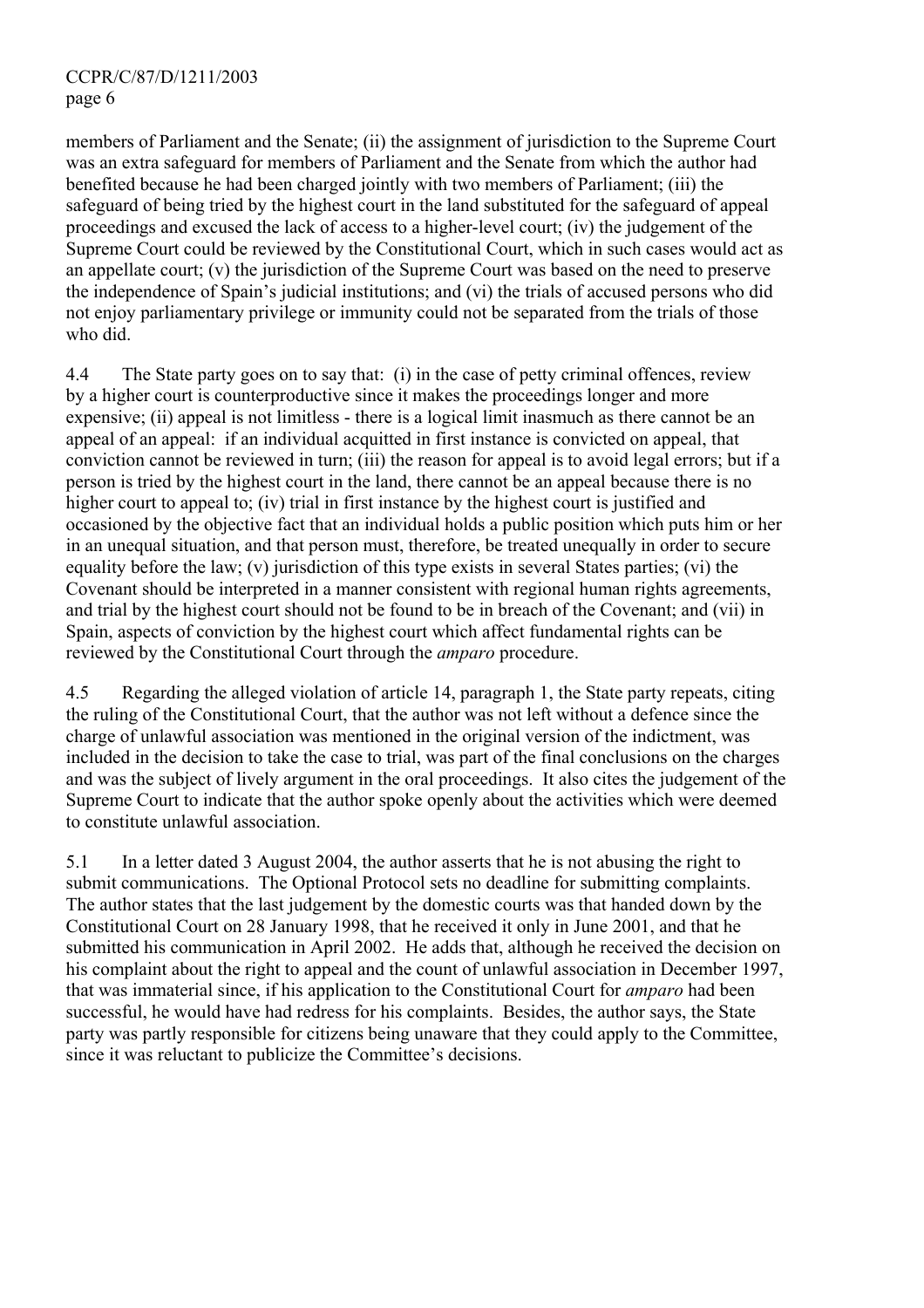5.2 The author maintains that the State party has not respected the right to full review of conviction and sentence as established by the Covenant. He emphasizes that Spain entered no reservation to article 14, paragraph 5, on ratifying the Covenant. The State party's reference to Protocol No. 7 to the European Convention is of no relevance since that Protocol - which Spain has not ratified - is immaterial to the Committee's jurisdiction. He repudiates the State party's assertion that there can be no court higher than the highest court, because Spanish domestic legislation allows for that possibility in the case of judgements handed down by the Administrative Litigation Division of the Supreme Court. As regards the complaint relating to article 14, paragraph 1, the author insists that the Supreme Court decided, on 19 July 1997, not to try him on the charge of unlawful association, and maintains that the Constitutional Court, in its ruling, is careful to deny that that decision by the Supreme Court has any legal validity.

# **Issues and proceedings before the Committee**

# **Consideration of admissibility**

6.1 Before considering any claim contained in a communication, the Human Rights Committee must, in accordance with rule 93 of its Rules of Procedure, decide whether or not the communication is admissible under the Optional Protocol to the Covenant.

6.2 The Committee has ascertained that the same matter is not being examined under another procedure of international investigation or settlement for the purposes of article 5, paragraph 2 (a), of the Optional Protocol. It also observes that the State party has put forward nothing to suggest that there are still remedies to exhaust under domestic law, and therefore finds no impediment to its consideration of the communication under article 5, paragraph 2 (a), of the Optional Protocol.

6.3 The Committee notes the State party's argument that the complaint represents an abuse of the right to submit communications owing to the excessive delay in the submission of the complaint and the fact that the issues before the Committee have been settled, with explanatory reasoning, by the domestic courts. As regards the supposedly excessive delay in submitting the complaint, the Committee points out that the Optional Protocol sets no deadline for submitting communications, that the amount of time that elapsed before submission does not in itself constitute an abuse of the right to submit and that, in exceptional circumstances, the Committee can ask for a reasonable explanation of the delay.<sup>1</sup> In the present case, the Committee observes that the issues the author has brought before it were finally resolved by the Constitutional Court in December 1997 and that a second group of claims by the author which, if accepted, might have annulled his conviction, were rejected by the Constitutional Court in January 1998. The author maintains that he gained access to the 1998 ruling only in June 2001, when the Constitutional Court rejected, on the merits, a claim by the author unrelated to his complaint before the Committee. In the light of the circumstances of the case, the Committee considers that the communication cannot be described as an abuse of the right to submit.

6.4 On the complaint relating to article 14, paragraph 1, of the Covenant, the Committee notes the author's comment that the charge of unlawful association was omitted from the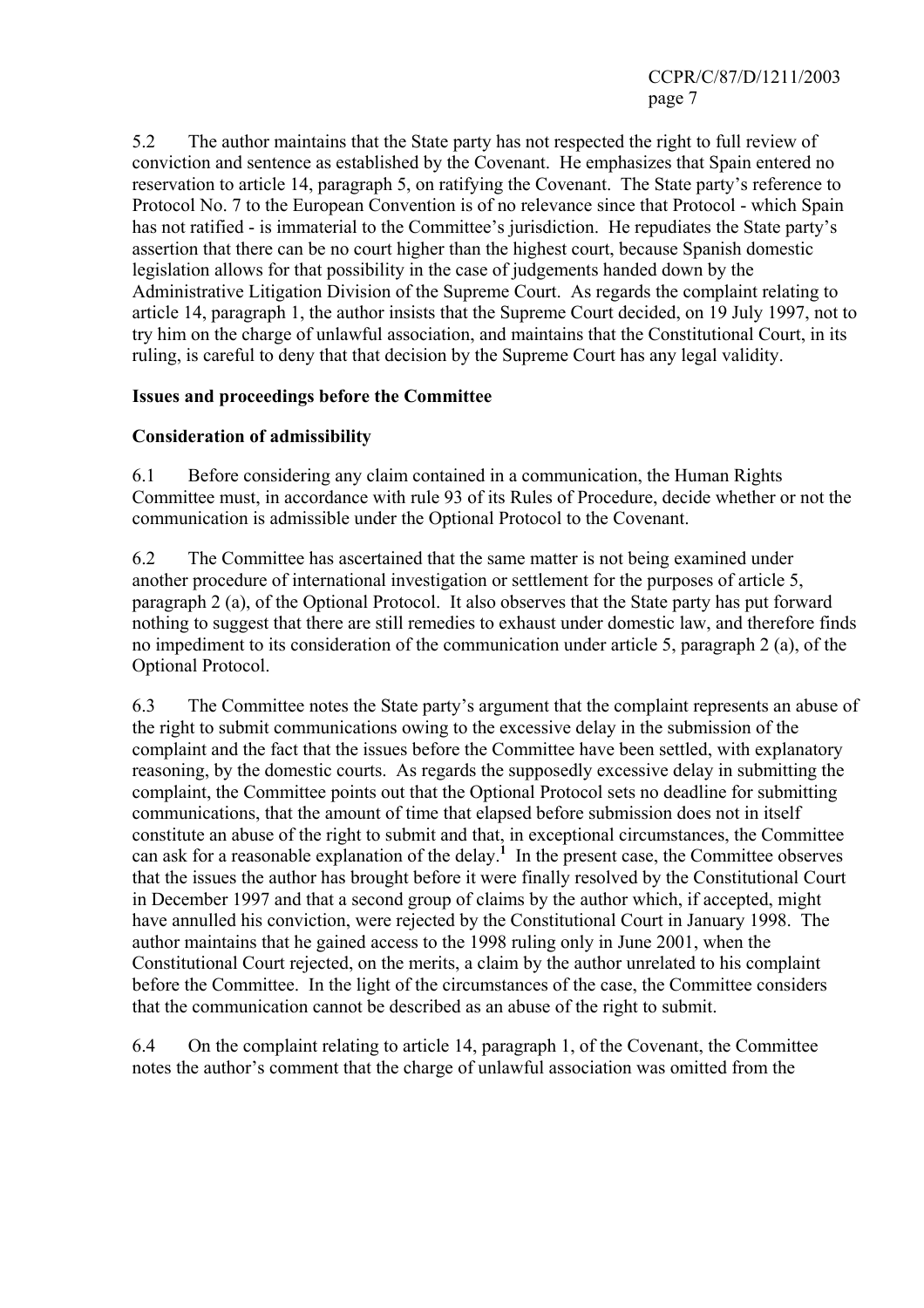indictment and the State party's observations to the effect that the trial did indeed cover that charge. It observes that whether the charge was included in the indictment is a matter of fact which in principle the domestic courts must determine unless their determination is manifestly arbitrary or constitutes a denial of justice. The documents supplied by the author show that criminal procedure in Spain allows indictments to be brought by individuals in addition to the indictment by the Attorney-General and that, while the Supreme Court ruling of 19 July 1997 to which the author alludes does omit various charges from one of the individual indictments, including the charge against the author of unlawful association, it did not omit the charge against him of unlawful association presented in the indictment by the Attorney-General and another of the individual indictments. The Committee considers that the author has not adequately substantiated for purposes of admissibility his complaint relating to article 14, paragraph 1, of the Covenant, and concludes that this part of the communication is inadmissible under article 2 of the Optional Protocol.

6.5 The Committee considers that the remainder of the communication raises issues under article 14, paragraph 5, of the Covenant, declares it admissible and proceeds to consider the communication on its merits.

# **Consideration on the merits**

7. On the complaint relating to article 14, paragraph 5, the Committee observes that the author was tried by the highest court in the land because among the others accused in the case were a member of the Senate and a member of the Congress of Deputies, and under Spanish law trials of cases involving two members of Parliament are to be conducted by the Supreme Court. It takes note of the State party's arguments that conviction by the highest court is compatible with the Covenant and that this is a common situation in many States parties to the Covenant. However, article 14, paragraph 5, of the Covenant provides that everyone convicted of a crime shall have the right to his conviction and sentence being reviewed by a higher tribunal according to the law. The Committee considers that the phrase "according to the law" was not intended to mean that the very existence of the right to review should be left to the discretion of the States parties. Although the legislation of the State party provides that under some circumstances a person, by reason of his office, is to be judged by a higher tribunal than would ordinarily be the case, that circumstance cannot of itself detract from the right of an accused to have his conviction and sentence reviewed by a higher tribunal. The Committee therefore concludes that the facts as set forth in the communication represent a violation of article 14, paragraph 5, of the Covenant.**<sup>2</sup>**

8. The Human Rights Committee, acting under article 5, paragraph 4, of the Optional Protocol to the International Covenant on Civil and Political Rights, is of the view that the facts before it disclose a violation of article 14, paragraph 5, of the Covenant.

9. Pursuant to article 2, paragraph 3 (a), of the Covenant, the State party should afford the author an effective remedy and take the necessary steps to ensure that similar violations are not repeated in the future.